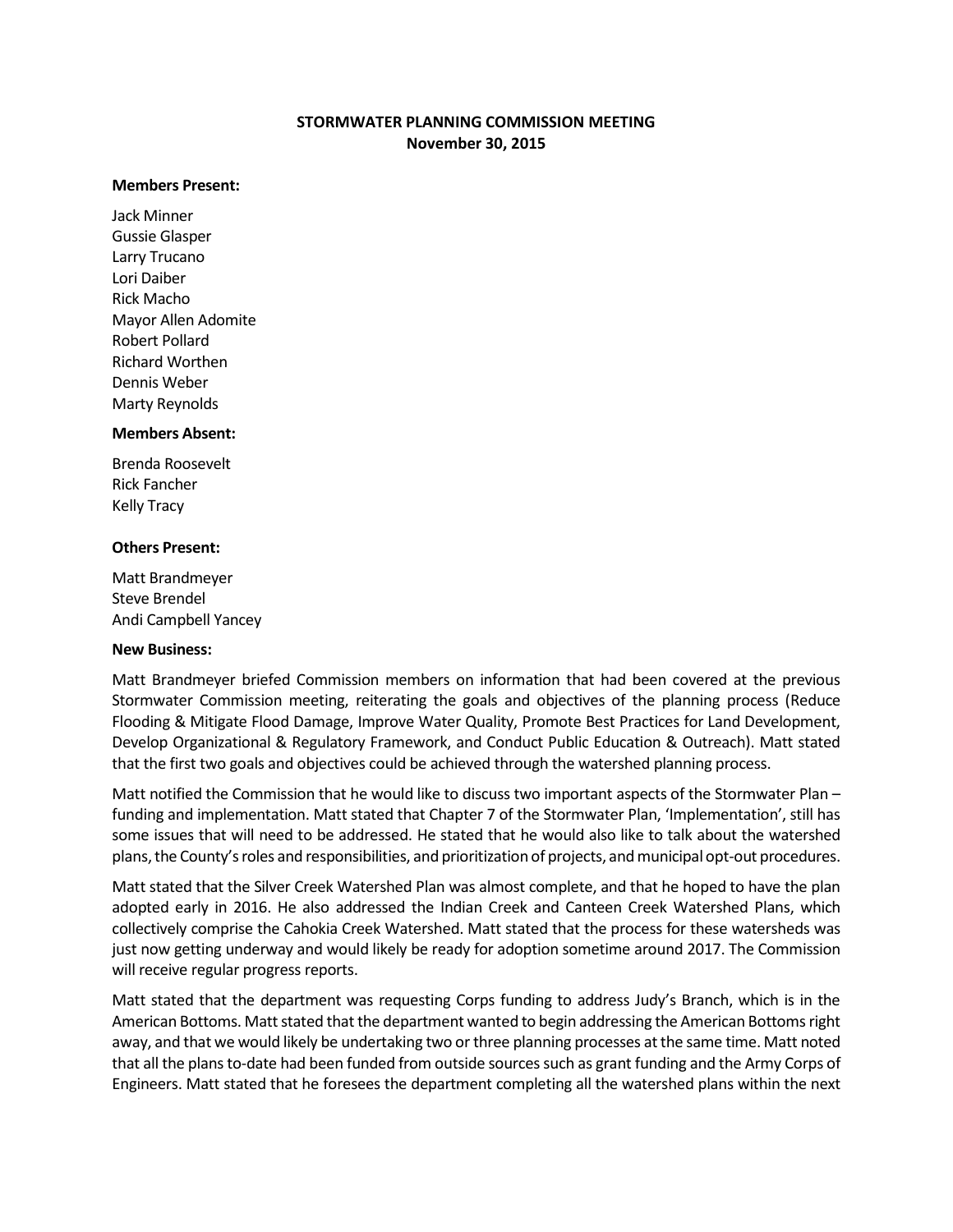five years. Matt stated that if the Commission adopts a Stormwater Master Plan next year, there will still be five years of planning ahead.

Matt explained the Stormwater Master Plan would address the final three planning goals and objectives -Promoting Best Practices for Land Development, Developing Organizational & Regulatory Framework, and Conducting Public Education & Outreach. Matt emphasized the importance of the public education and outreach aspect, stating that this has been a shortfall in past planning processes.

Matt went on to explain that the organizational and regulatory framework would build-on and enhance what we are currently doing with the MS4 Co-Committee group, which currently has twenty-six members. Matt stated that Steve Brendel has been working on the MS4 Steering Committee in order to create member buyin and enable members to have an impact on the direction the Committee will take in the future.

Matt discussed the roles of the county, the municipalities, and the townships within the context of the Madison County Stormwater Program. Matt sated that much of the County's role would be maintaining the natural infrastructure. Matt stressed the need to prioritize the stormwater issues within the County so that there is a logical order to funding projects. Matt stated that he would put a proposal together for the Commission to review for the next meeting.

The Commission then discussed funding opportunities. Matt stated that there would not be many options as far as taxing or creating a new tax, but that there are other ways to generate revenue. He put forth options such as User Fees, Development Fees, Land Use Fees, Development Incentives (TIF), and Grants (IEPA, Army Corps of Engineers). Matt went on to state that the Levy District tax will sunset in five years, which is when the planning process is planned to conclude. He stated that if the Levy Tax could be extended, it would fund the program. Matt explained that he had not explored the feasibility of continuing the Levy Tax, but it may be an option.

Mayor Adomite inquired whether the Levy Tax was a sales tax. Jack Minner stated that it was a .0025% sales tax. Mayor Adomite opined that areas outside of the tradition levy areas, such as Highland and Troy, would likely appreciate directly benefitting from the levy tax, which they've been paying for over ten years. Matt stated that maintaining the levies goes hand-in-hand with the development and implementation of a countywide stormwater management program. Mayor Adomite stated that he thought it would be fantastic to see the Levy Tax fund the program.

Rick Macho discussed requiring a third party engineer on large-scale residential development sites in order to stop some of the stormwater issues before they begin. Dick Worthen introduced the idea of an impervious surface tax, so that developers are paying directly for the impact. Jack Minner cautioned that he has heard these fees touted as "anti-business" or deterrent to development. Steve Brendel stated that, based on his research, impervious surface taxes are one of the more widely-used options. Matt Brandmeyer stated that regardless if we decide to fund the program with user fees, property taxes, or sales taxes it would come to a public vote. Jack Minner stated that extending the Levy Tax would likely be the best option, as it does not involve any new fees and it's something the public is already accustomed to. The Stormwater Commission decided that and extension of the Levy District Tax would likely be the best option.

Matt stated that through the watershed planning process we will gain insight to the prevalence of stormwater issues throughout the county and build stakeholder buy-in. Once we have funding, we will be able to transition into a capital improvement plan addressing those issues in order of highest priority. Matt stated that the Corps had provided a hydrologic analysis and that we are essentially asking them to partner with us again and interpret the analysis and identify projects within the HUC10 watersheds.

Matt went on to discuss municipal opt-out. He stated that the Master Stormwater Plan will apply to the entire county, including within municipal boundaries. However, if the municipality has their own plan and it's being